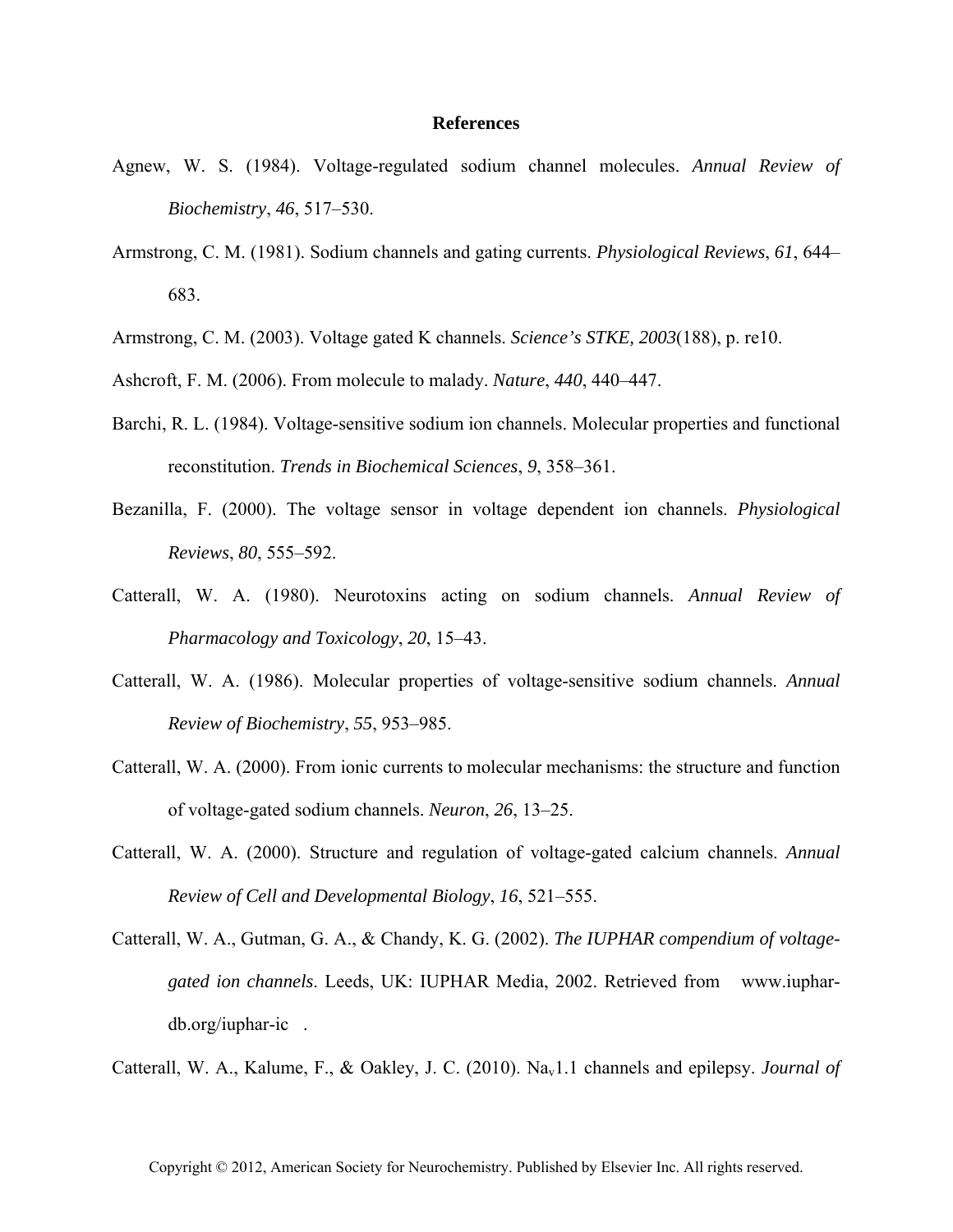*Physiology*, *588*, 1849–1859.

Clapham, D. E. (2003). TRP channels as cellular sensors. *Nature*, *426*, 517–524.

- Dib-Hajj, S. D., Cummins, T. R., Black, J. A., & Waxman, S. G. (2010). Sodium channels in normal and pathological pain. *Annual Review of Neuroscience*, *33*, 325–347.
- Doupnik, C. A., Davidson, N., & Lester, H. A. (1995). The inward rectifier potassium channel family. *Current Opinion in Neurobiology*, *5*, 268–277.
- Doyle, D. A., Morais Cabral, J., Pfuetzner, R. A., Kuo, A., Gulbis, J. M., Cohen, S. L., et al. (1998). The structure of the potassium channel: Molecular basis of K conduction and selectivity. *Science*, *280*, 69–77.
- Gandhi, C. S., & Isacoff, E. Y. (2002). Molecular models of voltage sensing. *Journal of General Physiology*, *120*, 455–463.
- Goldin, A. L., Snutch, T., Lübbert, H., Dowsett, A., Marshall, J., Auld, V., et al. (1986). Messenger RNA coding for only the -subunit of the rat brain Na channel is sufficient for expression of functional channels of *Xenopus* oocytes. *Proceedings of the National Academy of Sciences of the United States of America*, *83*, 7503–7507.
- Goldstein, S. A., Bockenhauer, D., O'Kelly, I., Zilberbeg, N., et al. (2001). Potassium leak channels and the KCNK family of two-P-domain subunits. *Nature Reviews Neuroscience*, *2*, 175–184.
- Guy, H. R., & Conti, F. (1990). Pursuing the structure and function of voltage-gated channels. *Trends in Neurosciences*, *13*, 201–206.
- Hamill, O. P., Marty, A., Neher, E., Sakmann, B., Sigworth, F. J., et al. (1981). Improved patch-clamp techniques for high-resolution current recording from cells and cell-free membrane patches. *Pflügers Archiv*, *391*, 85–100.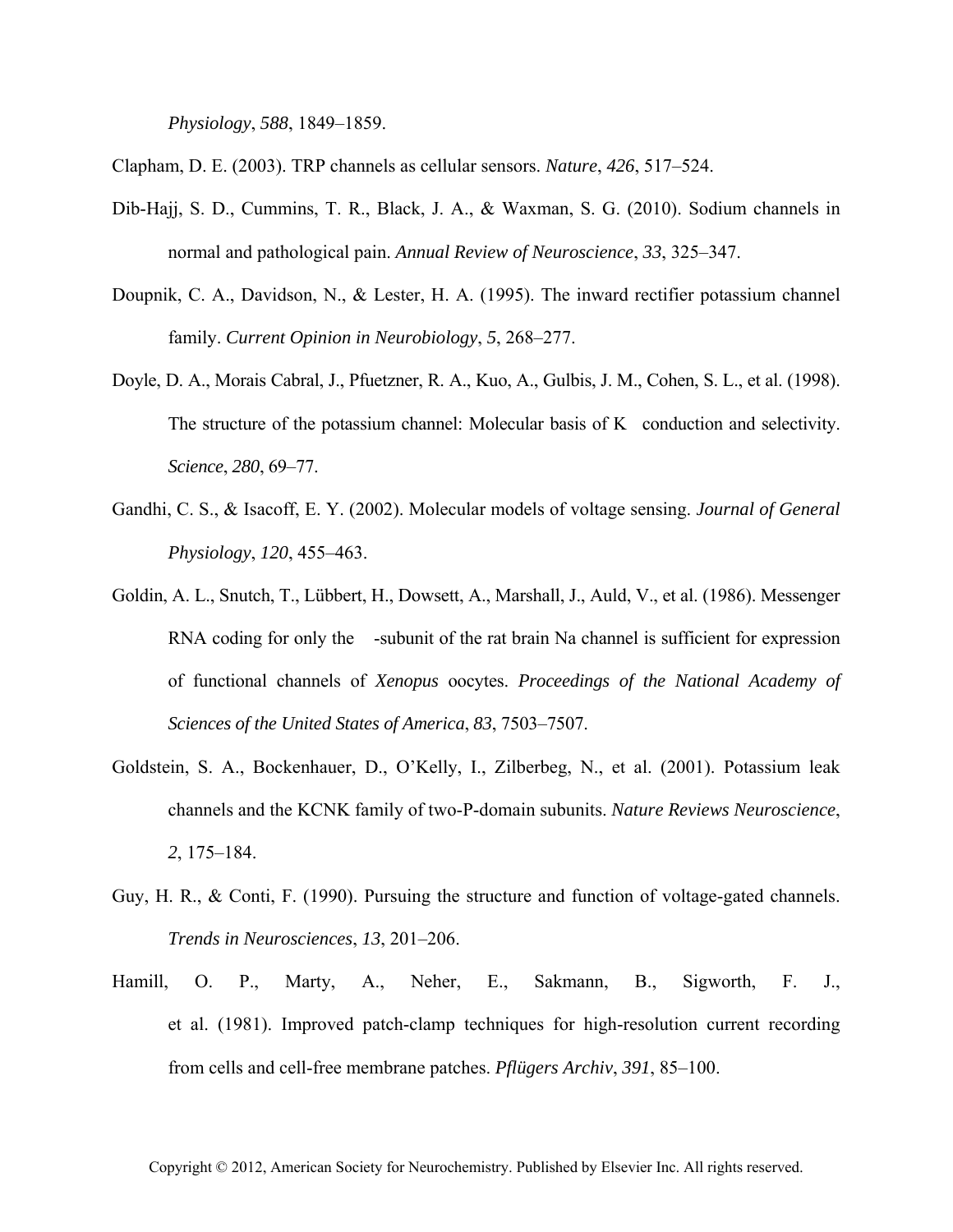- Heinemann, S. H., Terlau, H., Stühmer, W., Imoto, K., Numa, S., et al. (1992). Calcium channel characteristics conferred on the sodium channel by single mutations. *Nature*, *356*, 441– 443.
- Hille, B. (1997). Ionic basis of resting and action potentials. In J. M. (1997). Brookhart (Ed.), *Handbook of physiology* (Vol. 1, pp. 99–136). Washington, DC: American Physiological Society.
- Hille, B. (2001). *Ion channels of excitable membranes* (3rd ed.). Sunderland, MA: Sinauer Associates.
- Hodgkin, A. L. (1964). *The conduction of the nervous impulse*. Springfield, IL: Charles C. Thomas.
- Hodgkin, A. L., & Huxley, A. F. (1952). A quantitative description of membrane current and its application to conduction and excitation in nerve. *Journal of Physiology (London)*, *117*, 500–544.
- Hofmann, F., Biel, M., & Flockerzi, V. (1994). Molecular basis for  $Ca^2$  channel diversity. *Annual Review of Neuroscience*, *17*, 399–418.
- Hoshi, T., Zagotta, W., & Aldrich, R. W. (1990). Biophysical and molecular mechanisms of Shaker potassium channel inactivation. *Science*, *250*, 533–538.
- Isom, L. L., De Jongh, K. S., & Catterall, W. A. (1994). Auxiliary subunits of voltage-gated ion channels. *Neuron*, *12*, 1183–1194.
- Jan, L. Y., & Jan, Y. N. (1997). Voltage-gated and inwardly rectifying potassium channels. *Journal of Physiology*, *505*, 267–282.
- Jiang, Y., Lee, A., Chen, J., Cadene M., Chait B. T., Mackinnon, R., et al. (2002). Crystal structure and mechanism of a calcium-gated potassium channel.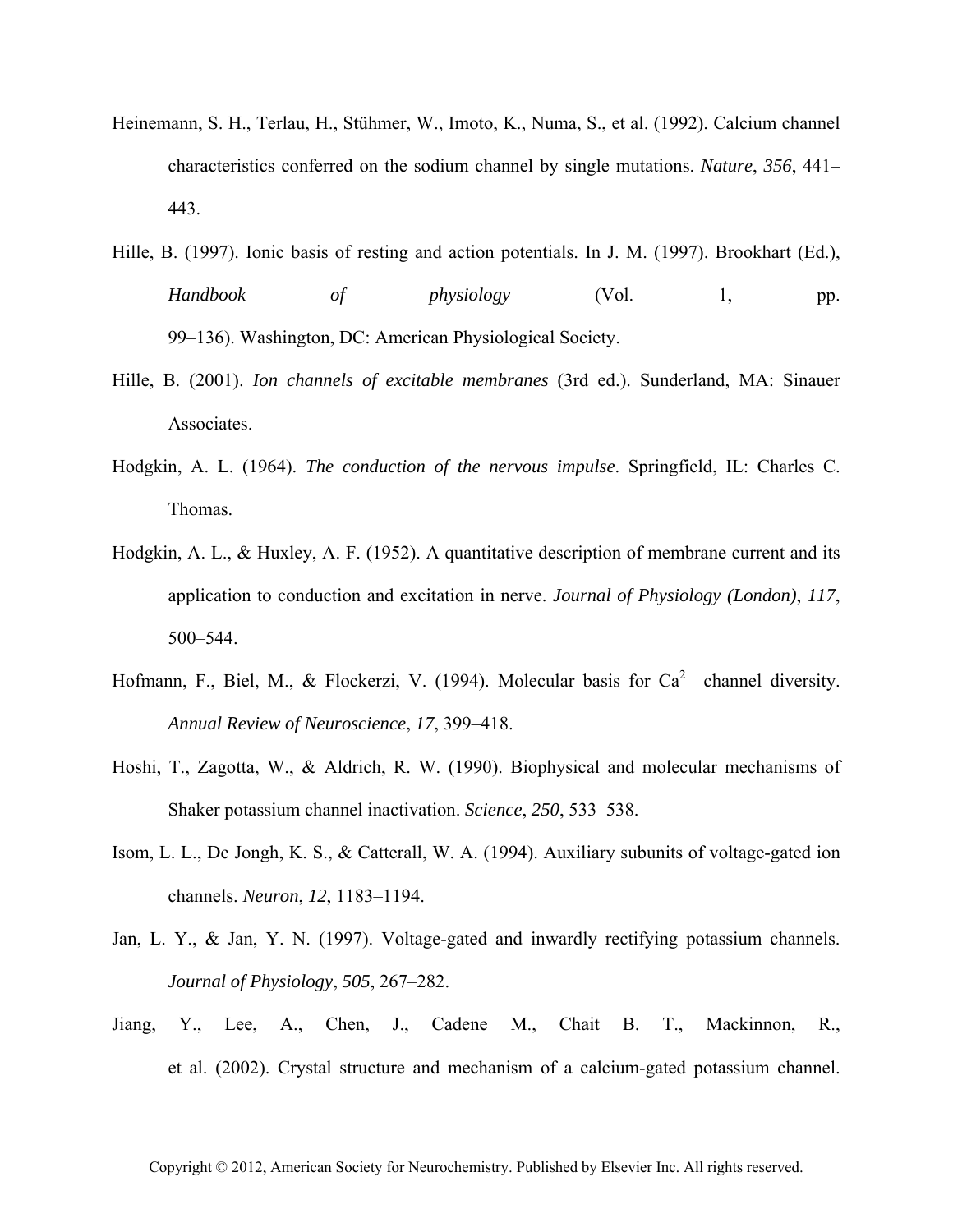*Nature*, *417*, 515–522.

- Long, S. B., Campbell, E. B., & MacKinnon, R. (2005). Crystal structure of a mammalian voltage-dependent Shaker family K channel. *Science*, *309*, 897–903.
- Matulef, K., & Zagotta, W. N. (2003). Cyclic nucleotide-gated ion channels. *Annual Review of Cell Developmental Biology*, *19*, 23–44.
- Miller, C. (1990). *Annus mirabilis* for potassium channels. *Science*, *252*, 1092–1096.
- Nicholls, J. G., Martin, A. R., Wallace, B. G., & Fuchs, P. A. (2001). *From neuron to brain* (4th ed.). Sunderland, MA: Sinauer Associates.
- Noda, M., Ikeda, T., Kayano, T., Suzuki, H., Takeshima, H., Kurasaki, M., et al. (1986). Existence of distinct sodium channel messenger RNAs in rat brain. *Nature*, *320*, 188–192.
- Noda, M., Ikeda, T., Suzuki, H., Takeshima, H., Takahashi, T., Kuno, M., et al. (1886). Expression of functional sodium channels from cloned cDNA. *Nature*, *322*, 826–828.
- Pongs, O. (1999). Voltage-gated potassium channels: From hyper-excitability to excitement. *FEBS Letters*, *452*, 31–35.
- Stühmer, W., Conti, F., Suzuki, H., Wang, X. D., Noda, M., Yahagi, N., et al. (1989). Structural parts involved in activation and inactivation of the sodium channel. *Nature*, *339*, 597– 603.
- Terlau, H., Heinemann, S. H., Stühmer, W., Pusch, M., Conti, F., Imoto, K., et al. (1991). Mapping the site of block by tetrodotoxin and saxitoxin of sodium channel II. *FEBS Letters*, *293*, 93–96.
- Vassilev, P., Scheuer, T., & Catterall, W. A. (1998). Identification of an intracellular peptide segment involved in sodium channel inactivation. *Science*, *241*, 1658–1661.